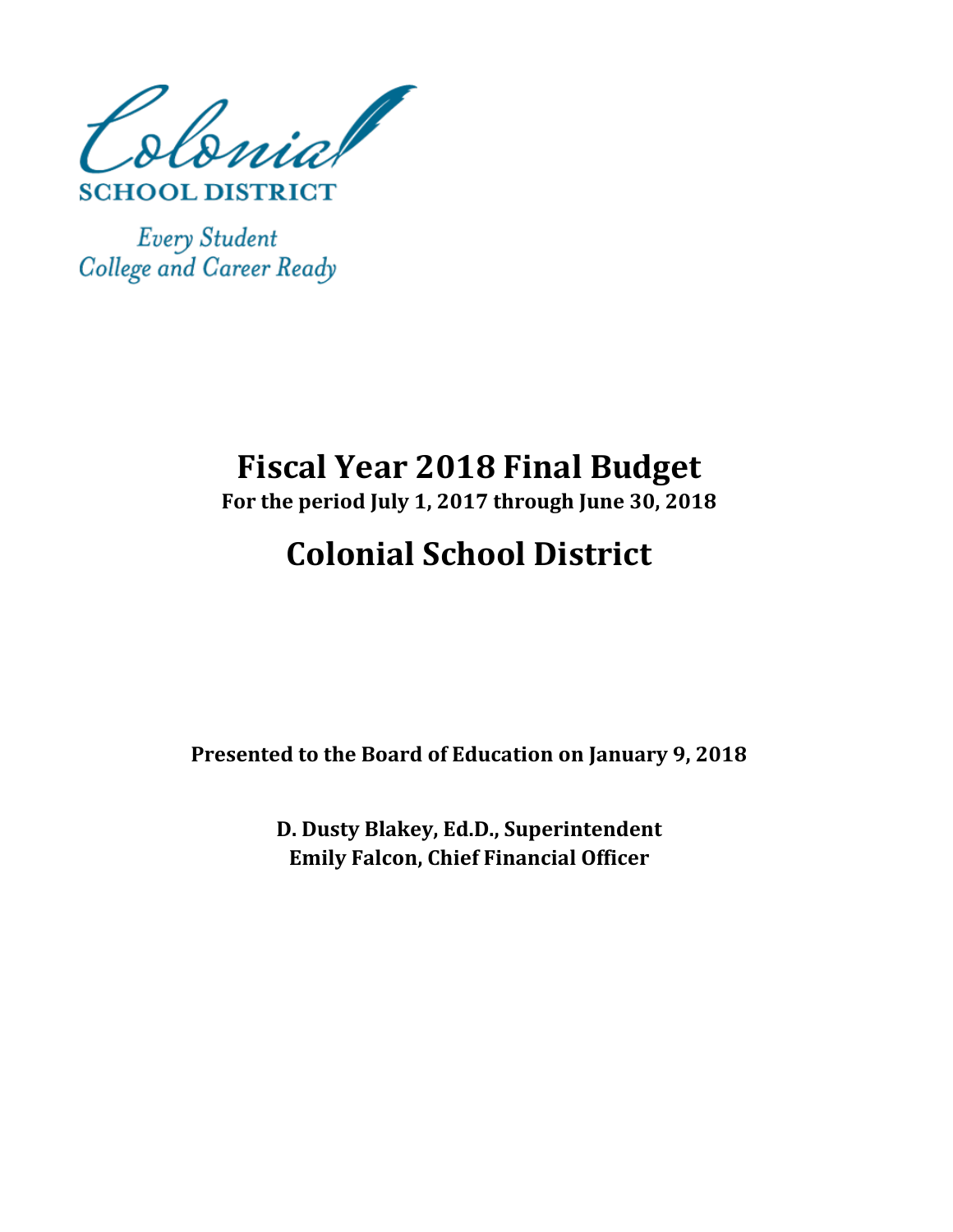

**Every Student** College and Career Ready

### **Members of the Board of Education 2017-2018**

Joseph T. Laws III, President

Richard W. Schiller, Jr., Vice President

Bobby Benjamin

Leo B. Magee, Sr.

Lucy Kennedy

Timothy Suber

D. Dusty Blakey, Ed.D., Executive Secretary

## **District Administration**

Lori Duerr, Ed.D., Assistant Superintendent D. Dusty Blakey, Ed.D., Superintendent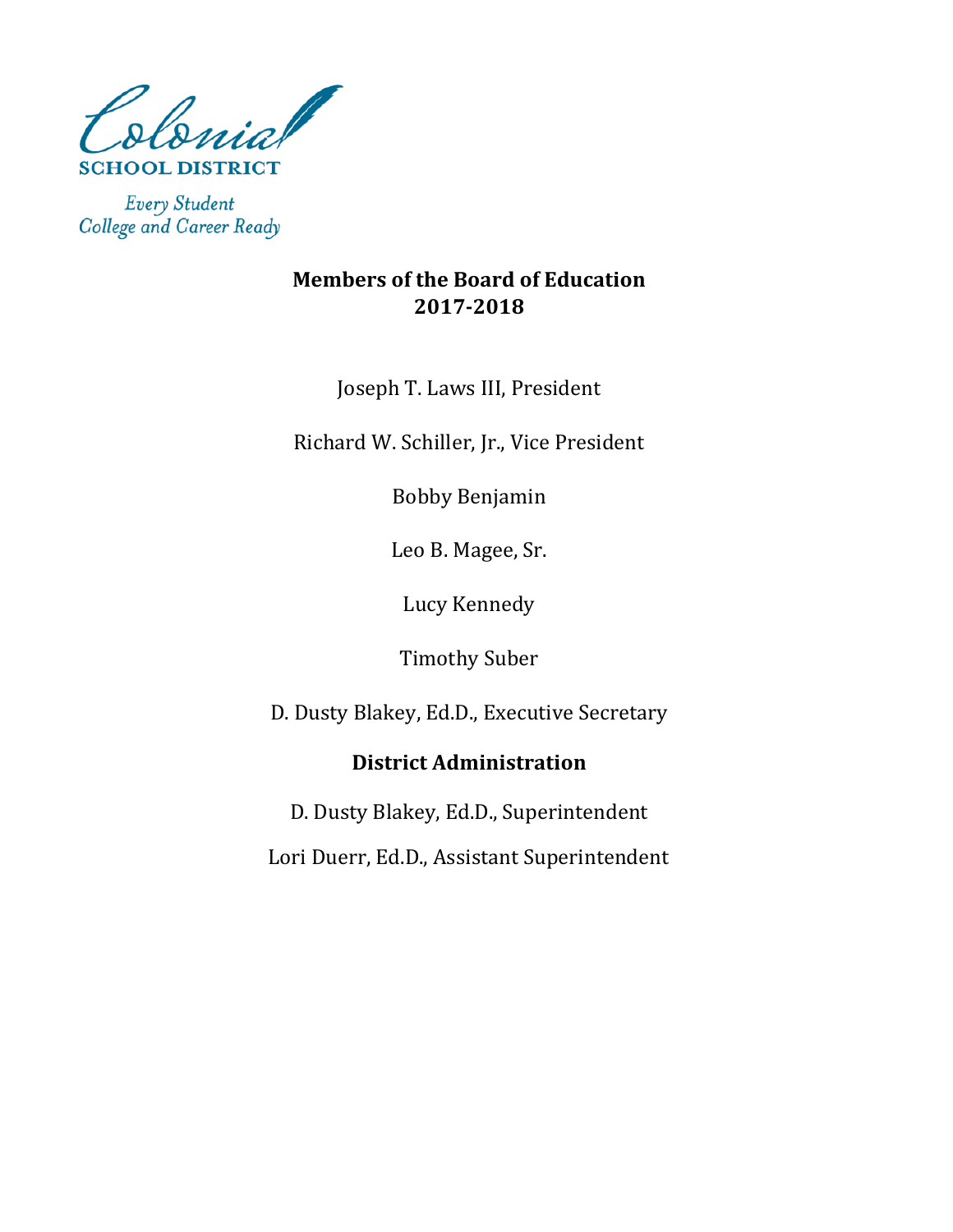#### **FINAL BUDGET - YEAR ENDING JUNE 30, 2018**

#### **TABLE OF CONTENTS**

| <b>Item</b>                   | <b>Page Number</b> |
|-------------------------------|--------------------|
| <b>Executive Summary</b>      | 4                  |
| <b>Summary of Revenue</b>     | 6                  |
| Summary of Expenditures       | 9                  |
| <b>Detailed Budgets</b>       |                    |
| General                       | 10                 |
| <b>Child Nutrition</b>        | 10                 |
| Transportation                | 11                 |
| Leach Special School          | 11                 |
| Carryover Funds               | 15                 |
| <b>Enrollment Information</b> | 16                 |
| <b>Position Information</b>   | 17                 |
| <b>Property Tax Receipts</b>  | 19                 |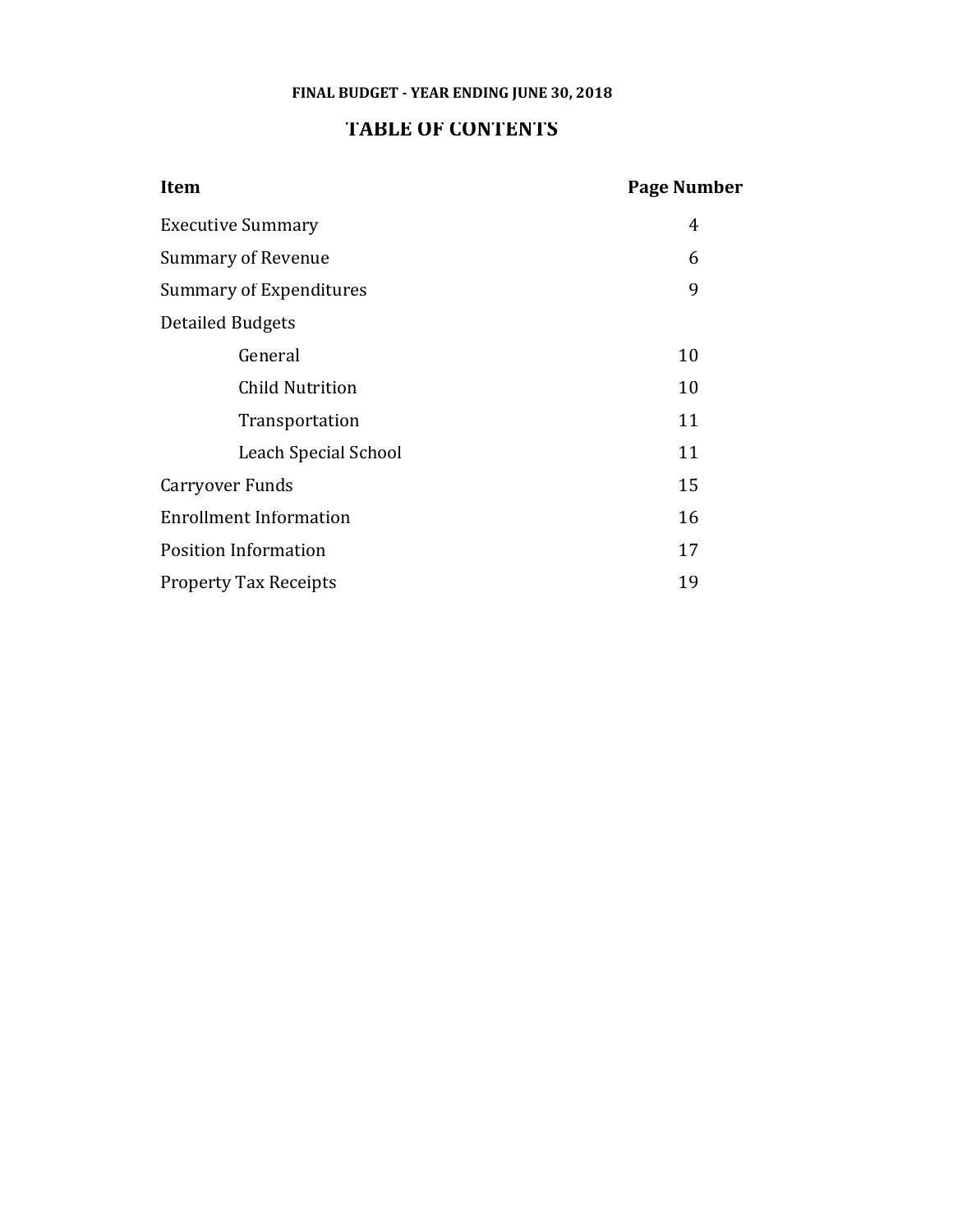#### **Executive Summary**

The Colonial School District is a K-12 district located in New Castle County in the State of Delaware. There are fifteen (15) schools located within the district. The enrollment as of September 30, 2017 was 9,819 students.

The Final Fiscal Year 2018 Budget represents the financial plan for the district for the 2017-2018 school year. The plan was developed through a review of the district's priorities and alignment to the vision of creating access and opportunity for every student.

The Colonial community approved an operating referendum in June 2017. The referendum increased the tax rate by \$.27 in FY 2018 and will increase another \$.11 in FY 2019. The FY 2018 revenue increase is \$7.7 million. However, Colonial had been operating with a structural deficit, meaning that annual spending exceeded annual revenue, of over \$6.3 million. State budget cuts that took effect on July 1, 2018 cut \$1.9 million from the operating budget. Additionally, Colonial was notified of an assessment appeal that reduced expected local revenue by \$473,000 for FY 2018. The net effect of these changes is that new operating revenue is down by almost \$1 million for FY 2018. The additional \$10.9 million in additional revenue that will be generated by this referendum is expected to allow the district to operate for 4-5 years.

The State of Delaware budget for FY 2018 funds step increases for eligible employees. There was no general salary increase however; there was an increase for paraeducators only to continue the compression of their scale. The contracts with all 5 collective bargaining units expired at the end of FY 2017. The district is in the process of negotiating new agreements with each unit and final numbers for FY 2018 are not yet available. This budget assumes FY 2017 contract amounts. Employees did receive an increase for steps or years of experience changes where applicable.

The Final budget for FY 2017 is \$158.9 million, in addition to which, Colonial has carryover balances from various sources totaling \$5.9 million. This is an increase of 1.19% over the FY 2017 budget. Minimizing budget growth while allowing for the staffing increases that are needed with a student population that includes a higher percentage of special education students each year is a priority. By limiting growth in other areas of operations and maximizing opportunities, such as grants and partnerships, we can focus our resources on giving our students the best educational services and the most opportunities to be successful.

The Colonial School District has a citizen financial oversight committee consisting of residents of the district to oversee the budget and review financial reports and information prior to submission to the Board of Education. This budget was reviewed by that committee on January 2, 2018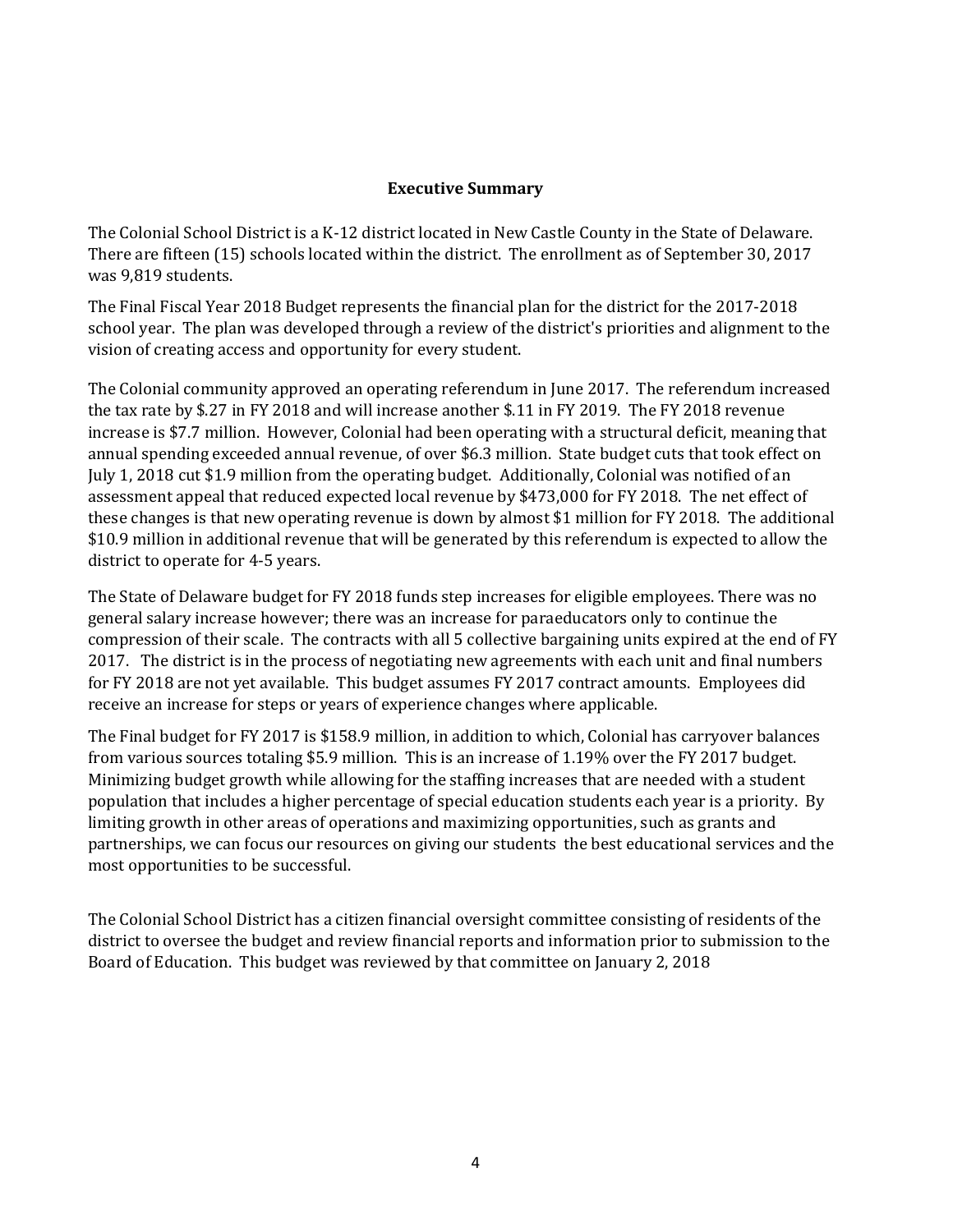#### **FINAL BUDGET - FISCAL YEAR ENDING JUNE 30, 2018 SUMMARY OF REVENUE**

|                                     | <b>BUDGET</b> | <b>PRELIM</b> | <b>FINAL BUDGET</b> |           |
|-------------------------------------|---------------|---------------|---------------------|-----------|
|                                     | FY 2017       | FY 2018       | FY 2018             | % Change  |
| <b>REVENUE</b>                      |               |               |                     |           |
| <b>DISCRETIONARY STATE REVENUE</b>  |               |               |                     |           |
| Division II Costs, AOC              | 2,128,487     | 2,139,523     | 2,143,730           | 0.72%     |
| Division III Equalization           | 4,842,696     | 4,842,696     | 4,878,773           | 0.74%     |
| <b>Educational Sustainment</b>      | 2,075,000     | 2,075,000     | 2,088,786           | 0.66%     |
| Excellence/Admin Option             | 395,000       | 395,000       | 275,000             | $-30.38%$ |
| <b>SUBTOTAL</b>                     | 9,441,183     | 9,452,219     | 9,386,289           | $-0.58%$  |
| <b>RESTRICTED STATE REVENUE</b>     |               |               |                     |           |
| State formula salaries              | 63,357,371    | 64,149,338    | 62,363,765          | $-1.57%$  |
| Cafeteria Salaries                  | 2,600,000     | 2,500,000     | 2,218,925           | $-14.66%$ |
| Division II Costs, AOC - Voc        | 157,000       | 190,000       | 194,332             | 23.78%    |
| Division II Costs, Energy           | 1,833,057     | 1,796,396     | 1,734,954           | $-5.35%$  |
| <b>State Transportation</b>         | 5,401,661     | 5,401,661     | 5,401,661           | $0.00\%$  |
| Drivers Ed                          | 32,830        | 32,830        | 13,342              | -59.36%   |
| <b>Unique Alternative</b>           | 450,000       | 450,000       | 1,068,082           | 137.35%   |
| <b>Related Services</b>             | 375,000       | 375,000       | 349,214             | $-6.88%$  |
| <b>Professional Development</b>     | 116,297       | 117,000       | 115,132             | $-1.00%$  |
| <b>Technology Block Grant</b>       | 165,000       | 163,000       | 166,949             | 1.18%     |
| <b>Other State Revenue</b>          | 235,000       | 235,000       | 235,000             | 0.00%     |
| John G. Leach                       | 7,375,000     | 7,182,736     | 7,182,736           | $-2.61%$  |
| ECAP (Pre-K State grant)            |               | 284,000       | 284,640             | New       |
| <b>Minor Capital Improvements</b>   | 696,307       | 699,639       | 699,639             | 0.48%     |
| <b>SUBTOTAL</b>                     | 82,794,523    | 83,576,600    | 82,028,371          | $-0.93%$  |
|                                     |               |               | details on          |           |
| <b>Operational Budget Reduction</b> |               | (1,960,690)   | enrollment page     |           |
| <b>TOTAL STATE REVENUE</b>          | \$92,235,706  | \$93,028,819  | \$91,414,660        | $-0.89%$  |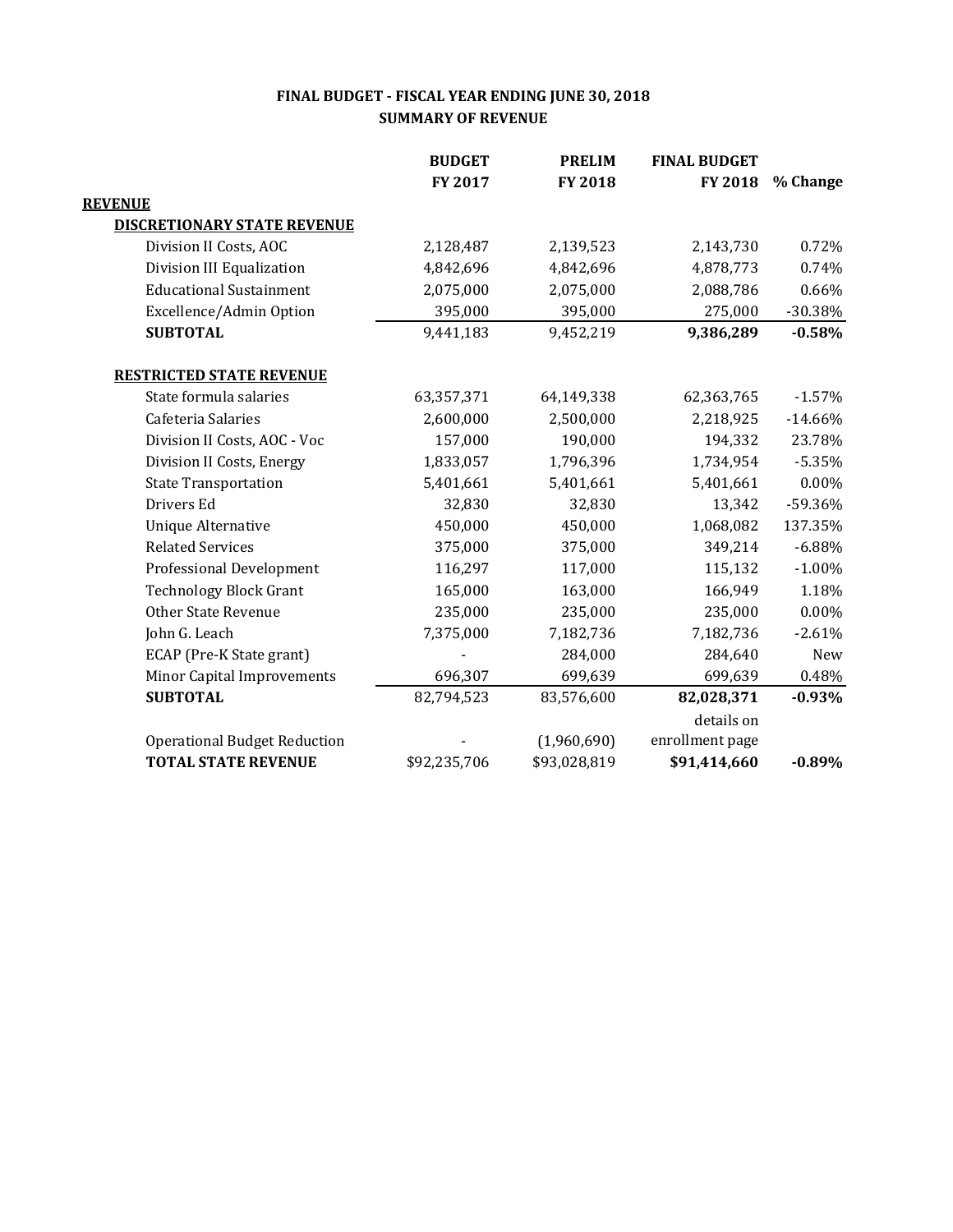| <b>TOTAL FEDERAL REVENUE</b>                    | \$7,504,677  | \$8,260,205   | \$8,319,270   | 10.85%     |
|-------------------------------------------------|--------------|---------------|---------------|------------|
| Other Federal Funds                             | 100,000      | 100,000       | 100,000       | $0.00\%$   |
| Title IV                                        |              | 154,398       | 154,435       | New        |
| Perkins                                         | 248,863      | 266,901       | 266,882       | 7.24%      |
| Title III                                       | 98,783       | 88,937        | 89,467        | $-9.43%$   |
| Title II                                        | 758,654      | 715,202       | 773,021       | 1.89%      |
| Title I                                         | 3,625,976    | 4,205,332     | 4,206,001     | 16.00%     |
| <b>IDEA Pre-K</b>                               | 98,035       | 98,037        | 98,037        | 0.00%      |
| <b>IDEA Part B</b>                              | 2,574,366    | 2,631,398     | 2,631,427     | 2.22%      |
| <b>FEDERAL REVENUE</b>                          |              |               |               |            |
| <b>TOTAL LOCAL REVENUE</b>                      | \$57,293,357 | \$59,254,655  | \$59,162,643  | 3.26%      |
| <b>SUBTOTAL</b>                                 | (423, 571)   | (8, 175, 649) | (7, 843, 328) | 1751.72%   |
| Reserve funds                                   | 6,384,003    | (1,300,000)   | (1,416,882)   | $-122.19%$ |
| Choice (Reduction)                              | (1,378,714)  | (1, 392, 501) | (1,011,739)   | $-26.62%$  |
| <b>OTHER LOCAL FUNDS</b><br>Charter (Reduction) | (5,428,860)  | (5,483,148)   | (5,414,707)   | $-0.26%$   |
| <b>SUBTOTAL</b>                                 | 22,335,951   | 22,842,234    | 23,631,062    | 5.80%      |
| Other Local Revenue                             | 540,000      | 540,000       | 540,000       | $0.00\%$   |
| Donations                                       | 105,000      | 105,000       | 105,000       | $0.00\%$   |
| Cafeteria                                       | 6,455,000    | 6,455,000     | 6,455,000     | 0.00%      |
| <b>Technology Maintenance Match</b>             | 436,956      | 443,161       | 443,161       | 1.42%      |
| Match Tax Receipts                              | 712,927      | 868,828       | 868,828       | 21.87%     |
| John G. Leach (tuition revenue)                 | 3,050,000    | 3,800,000     | 3,800,000     | 24.59%     |
| Tuition Receipts (excl. Leach)                  | 6,494,030    | 7,045,776     | 7,045,776     | 8.50%      |
| Debt Service Tax Receipts                       | 4,542,038    | 4,373,297     | 4,373,297     | $-3.72%$   |
| <b>RESTRICTED LOCAL REVENUE</b>                 |              |               |               |            |
| <b>SUBTOTAL</b>                                 | 35,380,977   | 44,588,070    | 43,374,909    | 22.59%     |
| <b>Building Rental</b>                          | 17,000       | 22,000        | 22,000        | 29.41%     |
| <b>CSCRP</b>                                    | 95,000       | 80,000        | 80,000        | $-15.79%$  |
| <b>Indirect Costs</b>                           | 375,000      | 330,000       | 330,000       | $-12.00\%$ |
| Athletics                                       | 37,000       | 19,000        | 19,000        | -48.65%    |
| Interest                                        | 188,000      | 315,000       | 315,000       | 67.55%     |
| <b>Current Expense Tax Receipts</b>             | 34,668,977   | 43,033,242    | 42,608,909    | 22.90%     |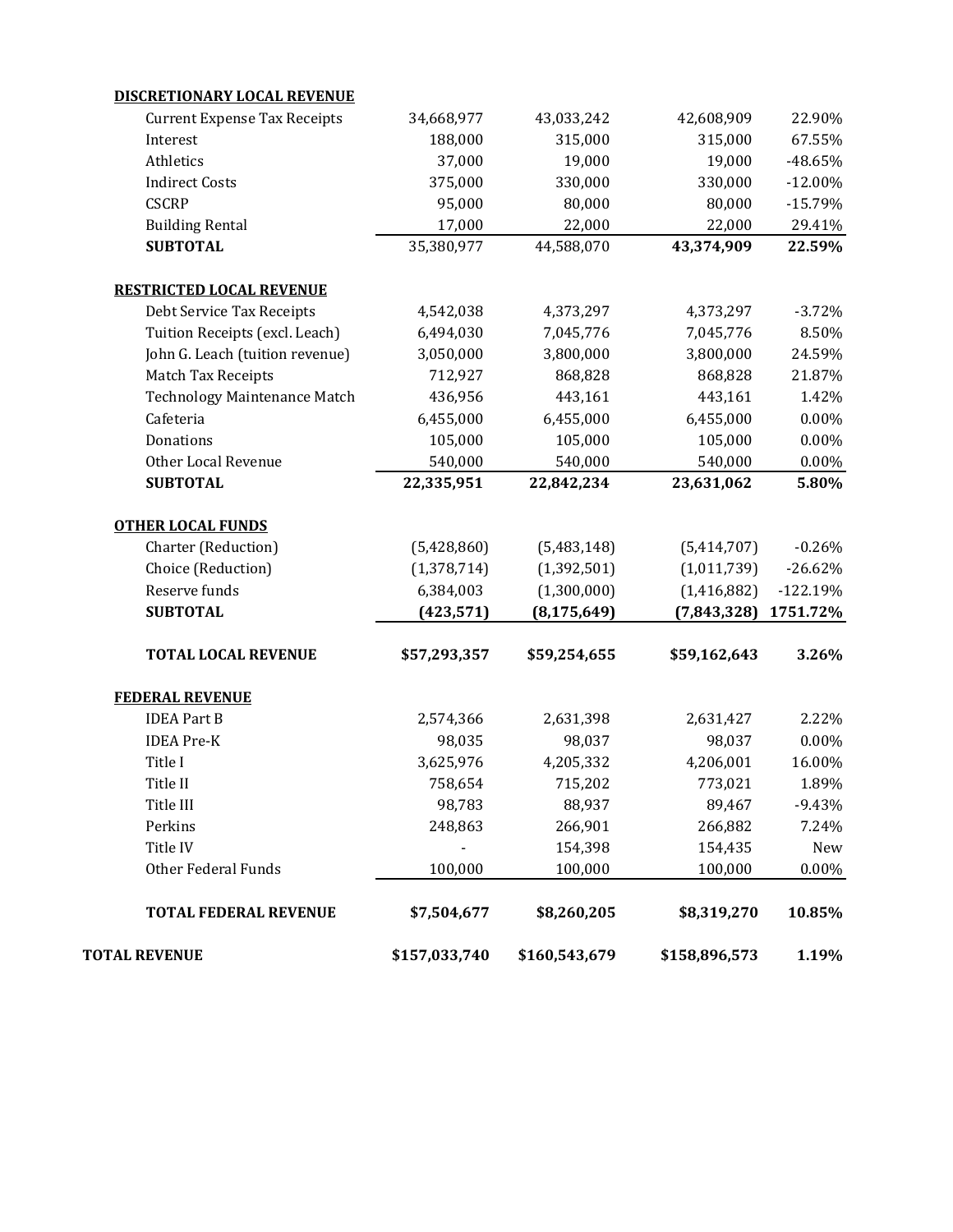#### **PRELIMINARY BUDGET - FISCAL YEAR ENDING JUNE 30, 2018 SUMMARY OF EXPENDITURES**

#### **EXPENDITURES**

|                  |         |                                     |              |               |                | % CHANGE    |
|------------------|---------|-------------------------------------|--------------|---------------|----------------|-------------|
| <b>Operating</b> | Program |                                     | <b>FINAL</b> | <b>PRELIM</b> | <b>FINAL</b>   | <b>FROM</b> |
| Unit             | Code    |                                     | FY 2017      | FY 2018       | <b>FY 2018</b> | FY 2017     |
|                  |         | <b>DISCRETIONARY SCHOOL BUDGETS</b> |              |               |                |             |
| 9340410A         | 95437   | Carrie Downie Library               | 2,708        | 3,200         | 3,200          | 18%         |
| 9340410A         | 99999   | Carrie Downie Elementary            | 31,039       | 42,120        | 50,070         | 61%         |
| 9340412A         | 95437   | Castle Hills Library                | 5,034        | 5,034         | 5,034          | 0%          |
| 9340412A         | 99999   | <b>Castle Hills Elementary</b>      | 62,922       | 65,455        | 71,225         | 13%         |
| 9340418A         | 95437   | Pleasantville Library               | 3,703        | 3,840         | 3,840          | 4%          |
| 9340418A         | 99999   | Pleasantville Elementary            | 44,032       | 50,375        | 51,995         | 18%         |
| 9340420A         | 95437   | Wilmington Manor Library            | 3,036        | 3,036         | 3,036          | $0\%$       |
| 9340420A         | 99999   | Wilmington Manor Elementary         | 39,875       | 39,875        | 36,230         | $-9%$       |
| 9340422A         | 95437   | Wilbur Library                      | 9,012        | 9,012         | 9,012          | 0%          |
| 9340422A         | 99999   | Wilbur Elementary                   | 110,579      | 112,385       | 138,710        | 25%         |
| 9340427A         | 95437   | Southern Library                    | 6,572        | 6,960         | 6,960          | 6%          |
| 9340427A         | 99999   | Southern Elementary                 | 78,504       | 78,504        | 99,305         | 26%         |
| 9340432A         | 95437   | New Castle Library                  | 4,231        | 4,568         | 4,568          | 8%          |
| 9340432A         | 99999   | New Castle Elementary               | 52,731       | 59,280        | 69,515         | 32%         |
| 9340456A         | 95437   | Eisenberg Library                   | 4,124        | 4,124         | 4,124          | 0%          |
| 9340456A         | 99999   | <b>Eisenberg Elementary</b>         | 50,999       | 55,624        | 56,805         | 11%         |
| 9340470A         | 95437   | <b>Gunning Bedford Library</b>      | 7,582        | 8,744         | 8,744          | 15%         |
| 9340470A         | 99999   | <b>Gunning Bedford Middle</b>       | 90,124       | 95,420        | 133,295        | 48%         |
| 9340474A         | 95437   | George Read Library                 | 5,126        | 5,992         | 5,992          | 17%         |
| 9340474A         | 99999   | George Read Middle                  | 63,680       | 63,680        | 99,555         | 56%         |
| 9340476A         | 95437   | McCullough Library                  | 5,661        | 5,816         | 5,816          | 3%          |
| 9340476A         | 99999   | McCullough Middle                   | 62,017       | 74,734        | 97,530         | 57%         |
| 9340522A         | 99530   | Wallin (Regular Ed)                 | 3,825        | 2,000         | 2,000          | $-48%$      |
| 9340490A         | 95048   | William Penn - ROTC                 | 6,197        | 4,600         | 4,600          | $-26%$      |
| 9340490A         | 95073   | William Penn - Music Choir          | 30,000       | 29,000        | 29,000         | $-3%$       |
| 9340490A         | 95437   | William Penn - Library              | 19,949       | 20,000        | 20,000         | $0\%$       |
| 9340490A         | 95468   | William Penn - Summer School        | 19,125       | 10,000        | 10,000         | $-48%$      |
| 9340490A         | 95602   | <b>William Penn - Athletics</b>     | 130,000      | 145,000       | 145,000        | 12%         |
| 9340490A         | 99999   | William Penn High School            | 198,793      | 206,220       | 260,815        | 31%         |
|                  |         | <b>SUBTOTAL</b>                     | 1,151,180    | 1,214,598     | 1,435,976      |             |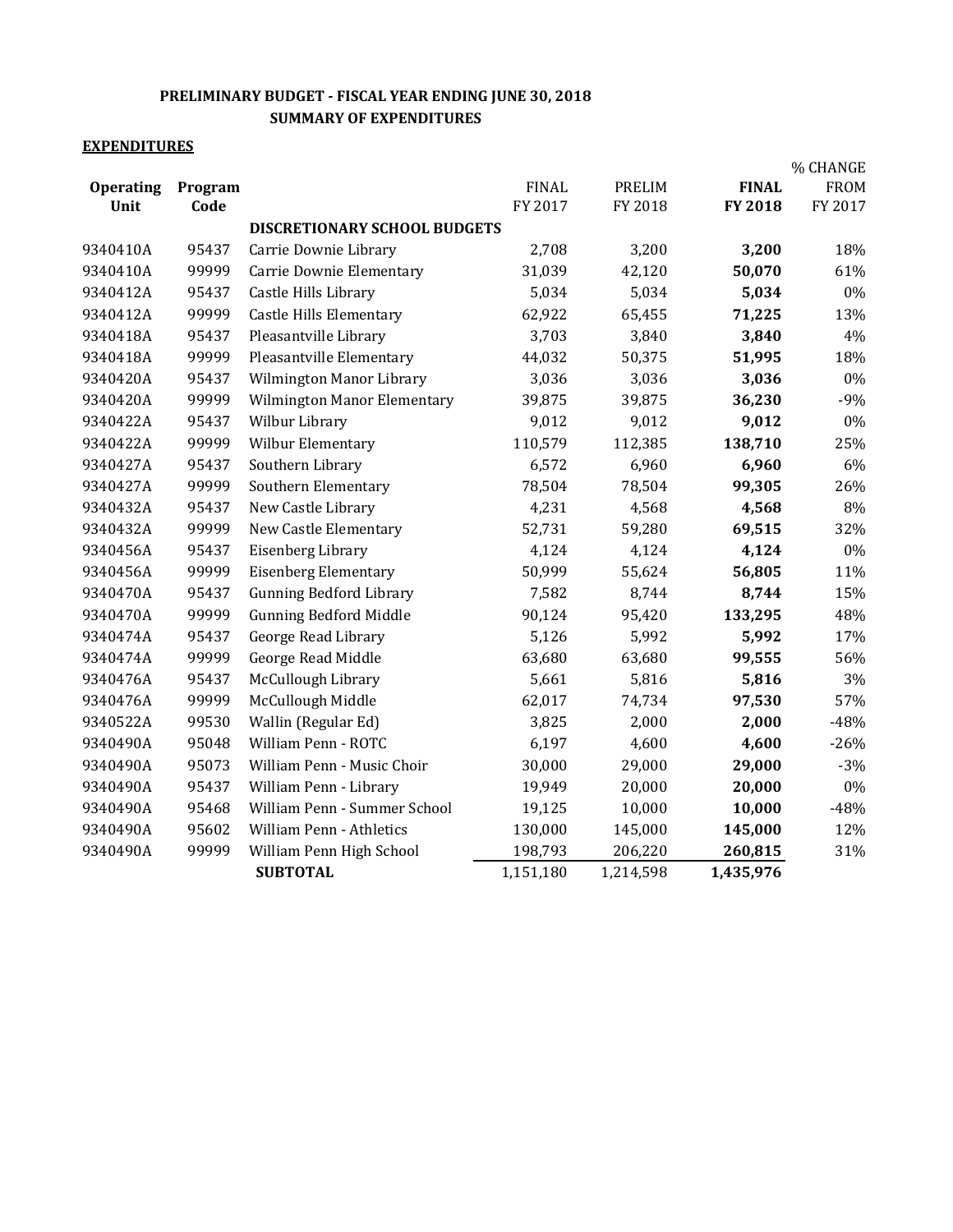| 99900000 | 99999 | <b>Board of Education</b>         | 25,000     | 27,000     | 27,000     | 8%      |
|----------|-------|-----------------------------------|------------|------------|------------|---------|
| 99900100 | 99999 | Legal                             | 68,000     | 76,000     | 76,000     | 12%     |
| 99900300 | 95228 | Substitutes & Homebound           | 950,000    | 925,000    | 950,000    | 0%      |
| 99900300 | 95260 | Community & Schools               | 90,000     | 75,000     | 50,000     | $-44%$  |
| 99900300 | 95494 | Teacher of the Year               | 7,500      | 7,500      | 7,500      | 0%      |
| 99900300 | 99999 | <b>General District Expenses</b>  | 719,539    | 725,330    | 700,994    | $-3%$   |
| 99910000 | 95052 | Marketing                         | 65,000     | 60,000     | 60,000     | $-8%$   |
| 99910000 | 99999 | <b>Public Communications</b>      | 20,000     | 20,000     | 20,000     | $0\%$   |
| 99910010 | 95411 | Copy Center                       | 235,000    | 240,000    | 240,000    | 2%      |
| 99910010 | 99999 | District Administration           | 50,000     | 90,000     | 90,000     | 80%     |
| 99910010 | 95405 | District Choice                   | 7,500      | 5,000      | 5,000      | $-33%$  |
| 99910100 | 99999 | Superintendent                    | 10,000     | 15,000     | 18,000     | 80%     |
| 99910110 | 95255 | Middle School Redesign            | 40,000     | 40,000     | 40,000     | $0\%$   |
| 99970600 | 95060 | Preschool Expansion               | 175,000    | 157,000    | 157,000    | $-10%$  |
| 99970675 | 95430 | <b>Elementary Wellness</b>        | 85,000     | 85,000     | 85,000     | 0%      |
| 99910110 | 99999 | <b>Assistant Superintendent 1</b> | 5,400      | 5,500      | 5,500      | 2%      |
| 99910115 | 99999 | <b>Assistant Superintendent 2</b> | 5,400      | 0          | 0          | $-100%$ |
| 99920000 | 99999 | Curriculum/Instruction            | 115,000    | 112,000    | 115,000    | 0%      |
| 99920000 | 95435 | Common Core/Curriculum            | 250,000    | 250,000    | 250,000    | 0%      |
| 99920000 | 90850 | Music/Art Curriculum              | 45,000     | 44,000     | 45,000     | 0%      |
| 99920100 | 99999 | Discipline Programs/SRO           | 325,000    | 325,000    | 371,000    | 14%     |
| 99920700 | 99999 | Athletics                         | 45,000     | 50,000     | 50,000     | 11%     |
| 99930300 | 99999 | Special/Student Services          | 25,000     | 24,000     | 25,000     | $0\%$   |
| 99940000 | 99999 | <b>Business Office</b>            | 12,500     | 47,000     | 47,000     | 276%    |
| 99940400 | 99999 | Local Salaries & Benefits         | 35,051,431 | 35,752,526 | 35,395,001 | 1%      |
| 99940810 | 95093 | Network/Wireless                  | 200,000    | 0          | 0          | $-100%$ |
| 99950000 | 99999 | Personnel                         | 72,000     | 34,000     | 36,000     | $-50%$  |
| 99940050 | 99999 | <b>Facilities Maintenance</b>     | 410,000    | 405,000    | 410,000    | 0%      |
| 99960200 | 99531 | <b>Custodial Services</b>         | 445,000    | 395,000    | 405,000    | $-9%$   |
| 99960200 | 99999 | Operations                        | 10,000     | 9,500      | 9,500      | $-5%$   |
| 99970680 | 99999 | <b>School Supervision</b>         | 95,000     | 55,000     | 60,000     | $-37%$  |
| 99970680 | 95488 | <b>Visiting Teachers</b>          | 4,250      | 4,250      | 4,250      | 0%      |
|          |       | SUBTOTAL - DISCRETIONARY          | 39,663,520 | 40,060,606 | 39,754,745 | $0\%$   |
|          |       |                                   |            |            |            |         |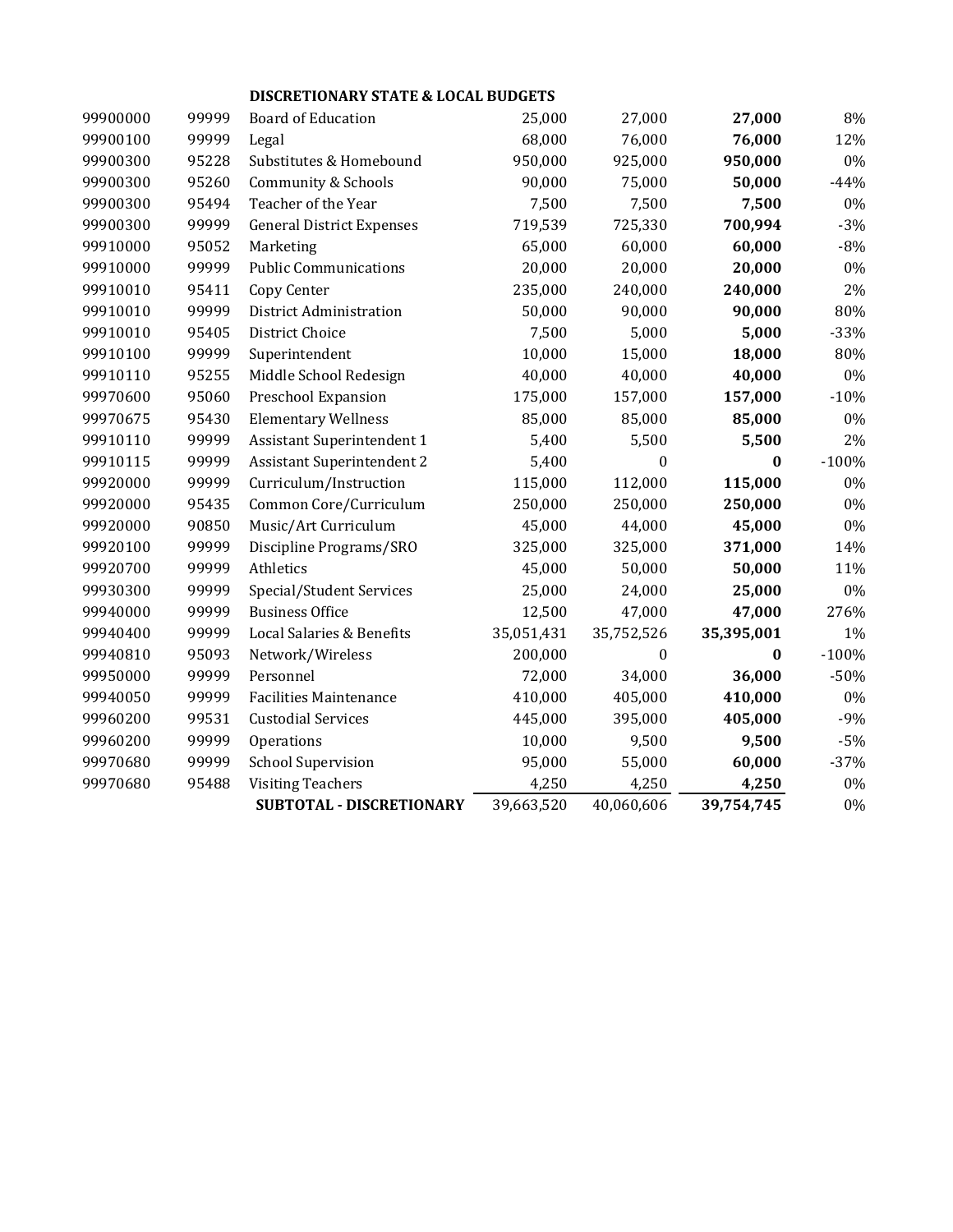| 99940810 | 99999 | Tech Equipment & Repair                  | 1,410,000        | 1,550,000        | 1,550,000  | 10%    |
|----------|-------|------------------------------------------|------------------|------------------|------------|--------|
| 99960200 | 95419 | Energy/Utilities                         | 2,051,000        | 2,009,980        | 2,009,980  | $-2%$  |
| 99960400 | 99999 | Transportation                           | 7,391,983        | 7,300,000        | 7,320,500  | $-1%$  |
|          |       | SUBTOTAL - RESTRICTED/LOC                | 10,852,983       | 10,859,980       | 10,880,480 | $0\%$  |
|          |       | <b>OTHER RESTRICTED BUDGETS</b>          |                  |                  |            |        |
| 99910120 | 99999 | <b>Contractual Services</b>              | 475,000          | 475,000          | 475,000    | 0%     |
| 99920200 | 99999 | Extra Time                               | 270,000          | 270,000          | 270,000    | $0\%$  |
| 99920500 | 99999 | <b>Professional Development</b>          | 116,438          | 117,000          | 115,132    | $-1%$  |
| 99920800 | 99999 | <b>Drivers Education</b>                 | 32,380           | 32,830           | 13,342     | $-59%$ |
| 99940200 | 99999 | <b>Division I Salaries</b>               | 63,357,371       | 64,149,338       | 62,363,765 | $-2%$  |
| 99940300 | 99999 | Division II Vocational                   | 153,000          | 180,000          | 194,332    | 27%    |
| 99940410 | 95037 | <b>Immersion Funding</b>                 | 54,300           | 50,000           | 60,971     | 12%    |
| 99940410 | 99999 | Competitve Grants - State                | 100,000          | 100,000          | 300,000    | 200%   |
| 99940500 | 99999 | Federal Funds                            | 7,504,677        | 8,260,205        | 8,319,270  | 11%    |
| 99940700 | 99999 | Private Grants/Donations                 | 80,000           | 105,000          | 95,000     | 19%    |
| 99960000 | 99999 | <b>Child Nutrition Operations</b>        | 9,410,000        | 8,955,000        | 9,745,000  | 4%     |
| 99970000 | 99999 | Debt Service                             | 4,915,000        | 4,373,297        | 4,373,297  | $-11%$ |
| 99970200 | 99999 | Minor Capital                            | 1,160,512        | 1,166,065        | 1,166,065  | $0\%$  |
| 99979600 | 99768 | ECAP (State Pre-K grant)                 | $\boldsymbol{0}$ | $\boldsymbol{0}$ | 284,640    | New    |
|          |       | <b>SUBTOTAL - RESTRICTED</b>             | 87,628,678       | 88,233,735       | 87,775,814 | 0%     |
|          |       | <b>RESTRICTED TUITION FUNDED BUDGETS</b> |                  |                  |            |        |
| 99970600 | 95030 | Preschool                                | 45,000           | 60,000           | 60,000     | 33%    |
| 99970600 | 99532 | PreK Payroll                             | 450,000          | 500,000          | 500,000    | 11%    |
| 9340410A | 95037 | Carrie Downie Exceptional Childre        | $\mathbf{0}$     | $\boldsymbol{0}$ | 7,200      | New    |
| 9340412A | 95037 | Castle Hills Exceptional Children        | 0                | 0                | 23,400     | New    |
| 9340418A | 95037 | Pleasantville Exceptional Children       | 0                | $\boldsymbol{0}$ | 9,000      | New    |
| 9340420A | 95037 | Wilm Manor Exceptional Children          | $\boldsymbol{0}$ | $\boldsymbol{0}$ | 9,600      | New    |
| 9340422A | 95037 | Wilbur Exceptional Children              | $\boldsymbol{0}$ | $\boldsymbol{0}$ | 18,000     | New    |
| 9340432A | 95037 | New Castle Exceptional Chidren           | 0                | $\boldsymbol{0}$ | 10,800     | New    |
| 9340456A | 95037 | Eisenberg Exceptional Children           | 0                | 0                | 19,800     | New    |
| 9340474A | 95037 | George Read Exceptional Children         | $\pmb{0}$        | $\boldsymbol{0}$ | 10,200     | New    |
| 9340476A | 95037 | McCullough Exceptional Children          | $\boldsymbol{0}$ | $\boldsymbol{0}$ | 23,400     | New    |
| 9340427A | 95217 | Southern ILC                             | 11,664           | 74,000           | 74,000     | 534%   |
| 9340427A | 99532 | Southern ILC Payroll                     | 255,000          | 375,000          | 375,000    | 47%    |
| 9340427A | 95207 | Southern CASL                            | 10,000           | 49,000           | 49,000     | 390%   |
| 9340427A | 99530 | Southern CASL Payroll                    | 22,500           | 245,000          | 245,000    | 989%   |
| 9340427A | 95037 | Southern Exceptional Children            | $\mathbf{0}$     | $\boldsymbol{0}$ | 13,800     | New    |
| 9340470A | 95217 | <b>Gunning Bedford ILC</b>               | $\boldsymbol{0}$ | 49,000           | 49,000     | New    |
| 9340470A | 99532 | <b>GB ILC Payroll</b>                    | 60,000           | 265,000          | 265,000    | 342%   |
| 9340470A | 95207 | <b>Gunning Bedford CASL</b>              | 8,000            | 40,000           | 40,000     | 400%   |
| 9340470A | 99530 | <b>GB CASL Payroll</b>                   | 60,000           | 200,000          | 200,000    | 233%   |
| 9340470A | 95037 | <b>GB</b> Exceptional Children           | $\boldsymbol{0}$ | $\boldsymbol{0}$ | 4,200      | New    |

#### **RESTRICTED FUNDING WITH LOCAL INVESTMENT**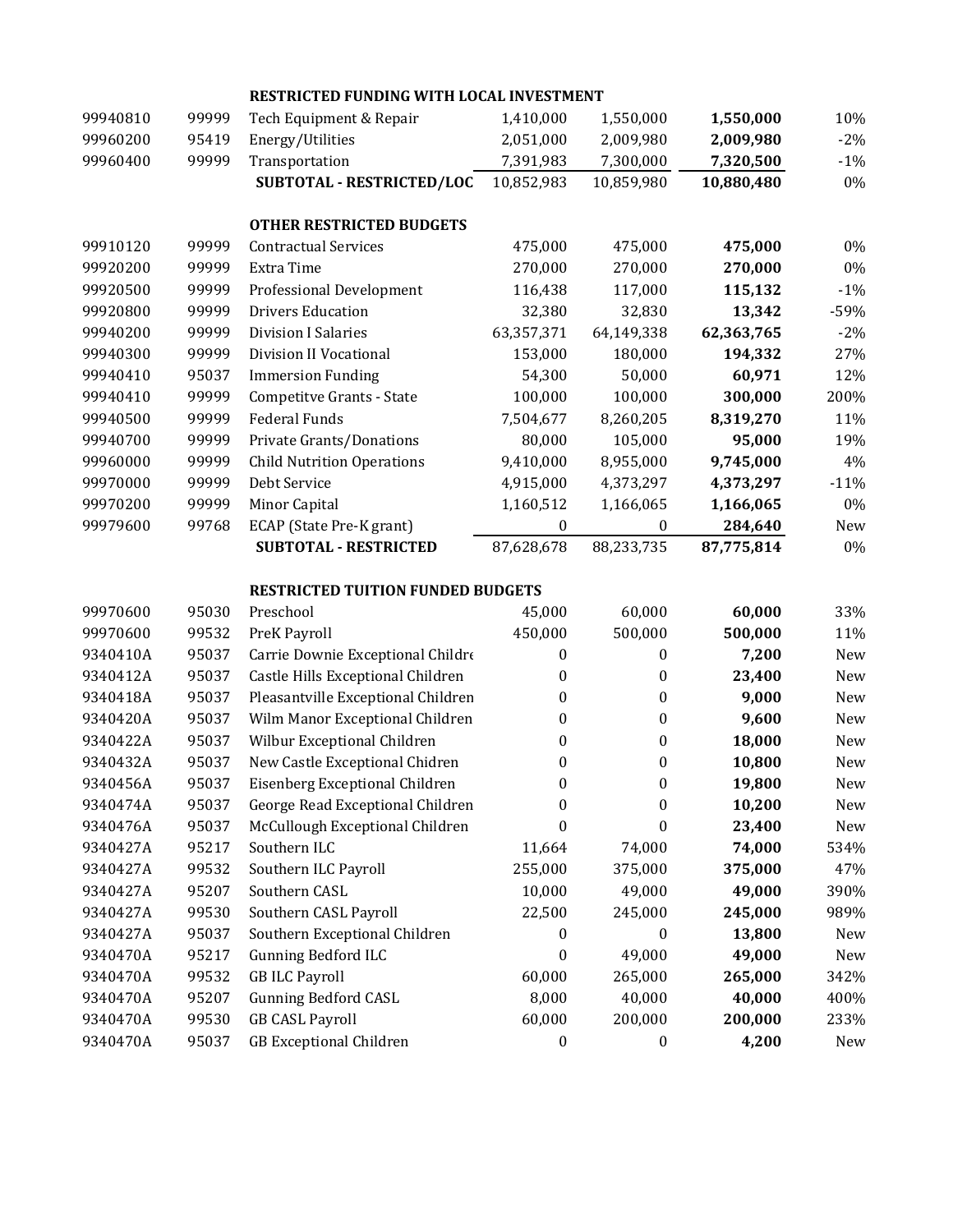| 9340490A                  | 95207 | WPHS CASL                        | 3,500       | 40,000      | 40,000     | 1043%      |
|---------------------------|-------|----------------------------------|-------------|-------------|------------|------------|
| 9340490A                  | 99530 | <b>WPHS CASL Payroll</b>         | 35,000      | 125,000     | 125,000    | 257%       |
| 9340490A                  | 95037 | <b>WPHS Exceptional Children</b> | 0           | 0           | 57,000     | <b>New</b> |
| 9340522A                  | 99532 | <b>Wallin General Expenses</b>   | 860,000     | 880,000     | 880,000    | 2%         |
| 9340522A                  | 99999 | <b>Wallin Principal</b>          | 44.712      | 48.000      | 48,000     | 7%         |
| 99920300                  | 99999 | LEP/ESL                          | 365,000     | 420,000     | 420,000    | 15%        |
| 99930200                  | 95454 | Private Placement                | 875,000     | 602,000     | 1,525,831  | 74%        |
| 99930200                  | 99999 | In State Tuition                 | 4,185,000   | 2,949,776   | 3,125,000  | $-25%$     |
| 99930200                  | 95037 | Exceptional Children payroll     | $\theta$    | $\theta$    | 300,000    | New        |
| 99930300                  | 99546 | <b>Assistive Technology</b>      | 35,000      | 40,000      | 40,000     | 14%        |
|                           |       | <b>SUBTOTAL - TUITION</b>        | 7,325,376   | 6,961,776   | 8,567,231  | 17%        |
| See detailed budget       |       | <b>Leach - Special School</b>    | 10,442,554  | 10,982,736  | 10,482,327 | 0.38%      |
| <b>TOTAL EXPENDITURES</b> |       | 157,064,291                      | 158,313,431 | 158,896,573 | 1.17%      |            |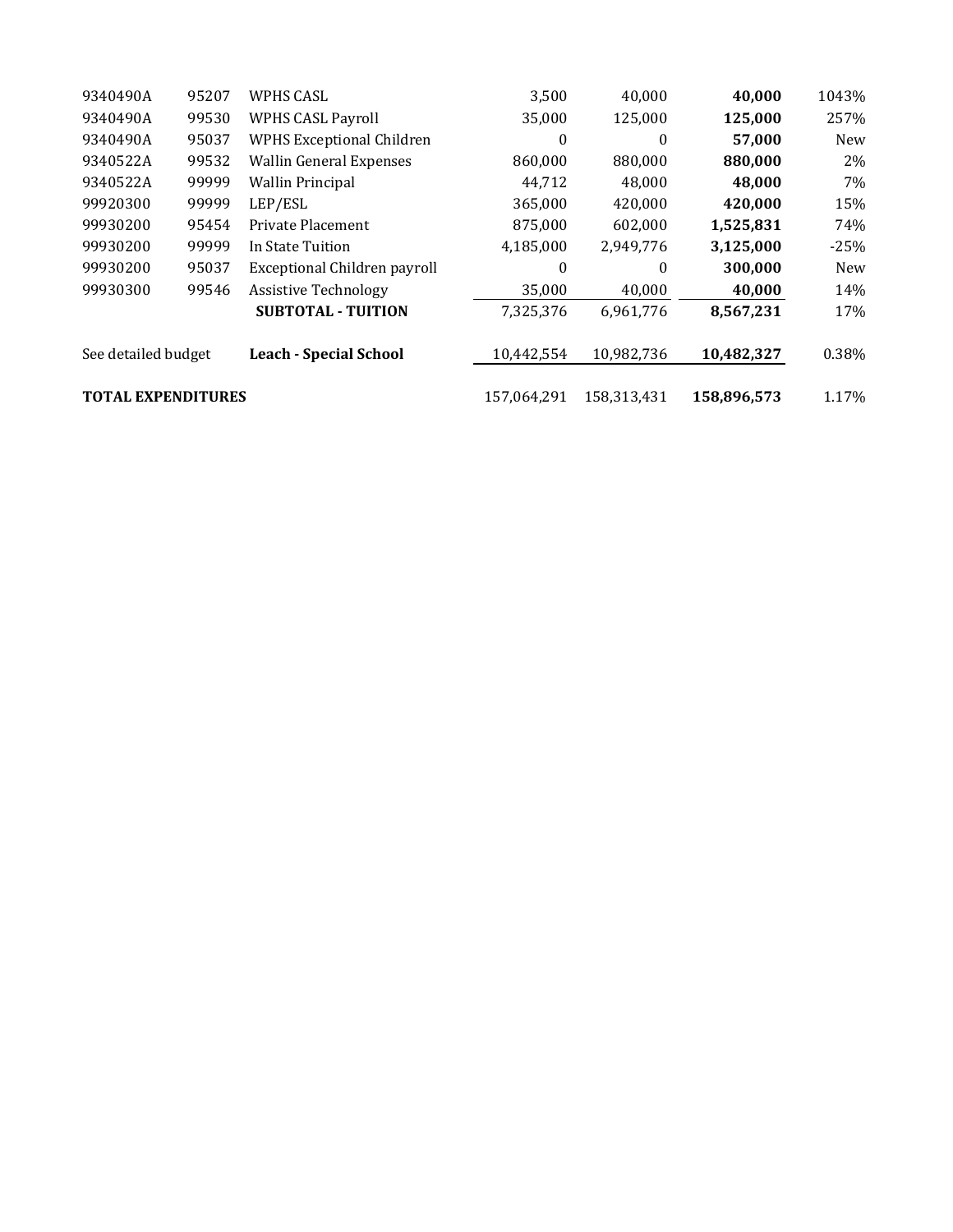#### **COLONIAL SCHOOL DISTRICT FINAL BUDGET - FISCAL YEAR ENDING JUNE 30, 2018 DETAIL OF OPERATING UNIT EXPENDITURES**

| <b>EXPENDITURES</b> |         | <b>BUDGET</b><br><b>FY 2017</b>  | <b>BUDGET</b><br><b>FY 2018</b> |         |          |
|---------------------|---------|----------------------------------|---------------------------------|---------|----------|
| <b>Operating</b>    | Program |                                  |                                 |         |          |
| 99900300            | 99999   | <b>General District Expenses</b> |                                 |         | % Change |
|                     |         | Audit                            | 40.000                          | 15,000  | $-63%$   |
|                     |         | Insurance                        | 175,415                         | 178,923 | 2%       |
|                     |         | Data Service Center              | 404,124                         | 407,071 | 1%       |
|                     |         | Contingency                      | 100,000                         | 100,000 | $0\%$    |
|                     |         |                                  | 719,539                         | 700,994 | $-3%$    |

A contingency line is been established to fund any emergency, unexpected items or line item budget overages. An example of items that could present an issue would be increases in utility costs or other items that cannot be controlled by the District administration or Board of Education.

| 99960000 | 99999 | <b>Child Nutrition Operations</b> |           |                |          |
|----------|-------|-----------------------------------|-----------|----------------|----------|
|          |       | <b>Revenues</b>                   | FY 2017   | <b>FY 2018</b> | % Change |
|          |       | Daily Cash Sales                  | 610,000   | 612,000        | $0\%$    |
|          |       | USDA Reimbursement                | 5,800,000 | 5,800,000      | $0\%$    |
|          |       | State Salaries/Benefits           | 2,600,000 | 2,700,000      | 4%       |
|          |       | Meetings/Functions/Rebates        | 45,000    | 55,000         | 22%      |
|          |       | DE Design Lab                     | $\theta$  | 100,000        | New      |
|          |       | Reserve Funds                     | 343,500   | 478,000        | 39%      |
|          |       |                                   | 9,398,500 | 9,745,000      | 4%       |
|          |       | <b>Expenditures</b>               |           |                |          |
|          |       | Personnel                         | 5,000,000 | 5,000,000      | $0\%$    |
|          |       | Food                              | 3,300,000 | 3,000,000      | -9%      |
|          |       | Miscellaneous                     | 60,000    | 100,000        | 67%      |
|          |       | Supplies                          | 410,000   | 375,000        | -9%      |
|          |       | <b>Indirect Cost</b>              | 150,000   | 175,000        | 17%      |
|          |       | <b>Equipment Repair</b>           | 90,000    | 95,000         | 6%       |
|          |       | Equipment                         | 400,000   | 1,000,000      | 150%     |
|          |       |                                   | 9,410,000 | 9,745,000      | 4%       |
|          |       |                                   |           |                |          |

The Child Nutrition operation is self supporting through State and Federal funding and the collection of receipts for meals purchased.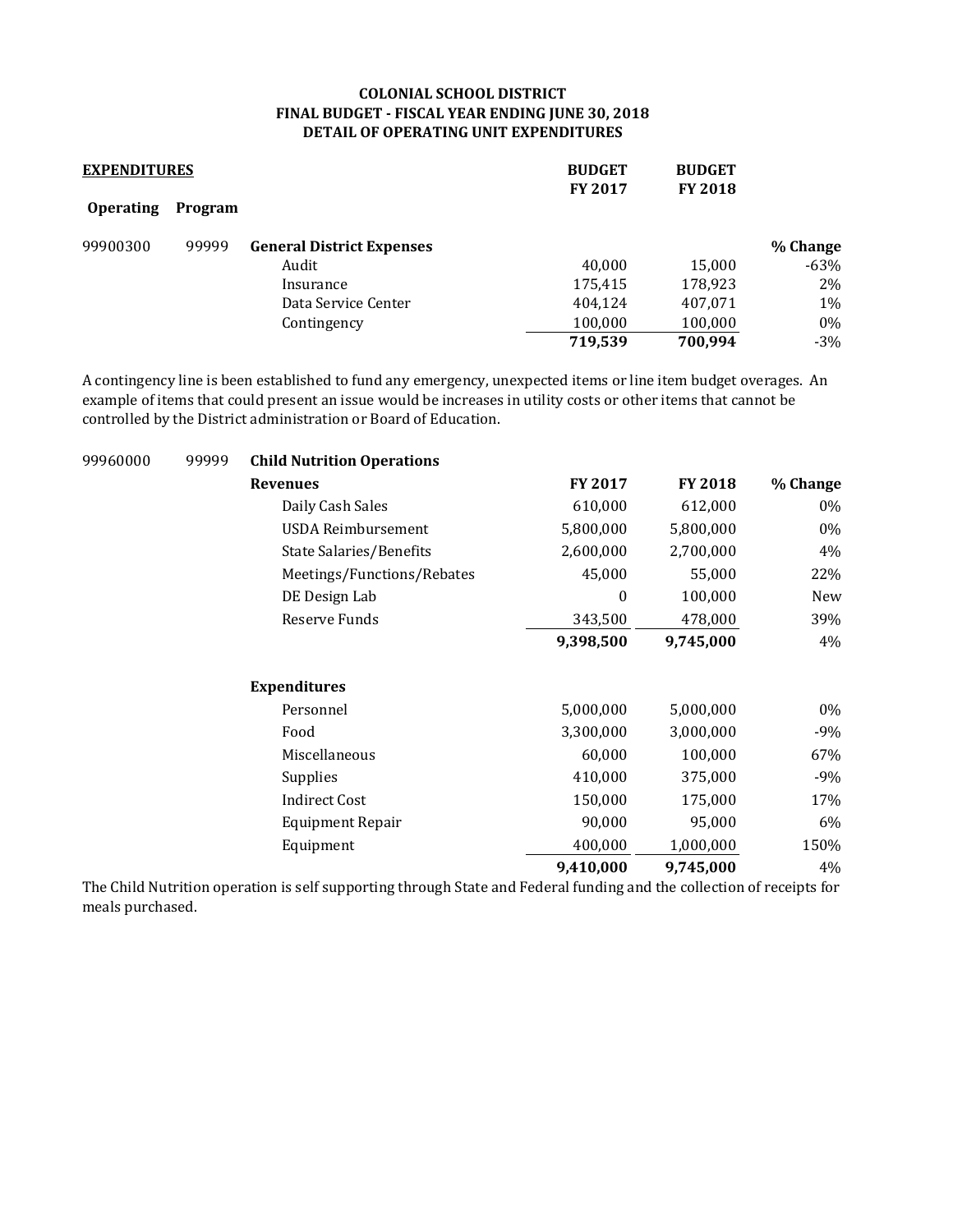| 99960400 | 99999 | <b>Transportation</b>         |                |                |          |
|----------|-------|-------------------------------|----------------|----------------|----------|
|          |       | <b>Revenues</b>               | <b>FY 2017</b> | <b>FY 2018</b> | % Change |
|          |       | Deseg Activity                | 35,000         | 35,000         | 0%       |
|          |       | District Operated runs        | 2,800,000      | 2,950,000      | 5%       |
|          |       | Contractor runs               | 2,050,000      | 2,000,000      | $-2\%$   |
|          |       | <b>Training supplies</b>      | 1,000          | 1,000          | 0%       |
|          |       | Homeless funds                | 450,000        | 550,000        | 22%      |
|          |       | Local funds                   | 2,055,983      | 1,571,500      | $-24%$   |
|          |       | <b>TOTAL REVENUE</b>          | \$7,391,983    | \$7,107,500    | -4%      |
|          |       | <b>Expenditures</b>           |                |                |          |
|          |       | Personnel                     | 4,500,000      | 4,600,000      | 2%       |
|          |       | Professional Development      | 15,000         | 7,500          | $-50\%$  |
|          |       | Energy                        | 35,000         | 35,000         | 0%       |
|          |       | <b>Contractor Payments</b>    | 2,800,000      | 2,650,000      | $-5\%$   |
|          |       | <b>Bus Maintenance</b>        | 360,000        | 405,000        | 13%      |
|          |       | Fuel                          | 350,000        | 300,000        | $-14%$   |
|          |       | Miscellaneous                 | 50,000         | 98,000         | 96%      |
|          |       | Parkway and Kingswood         | $-73,017$      | $-75,000$      | 3%       |
|          |       | <b>Billing to Leach</b>       | $-500,000$     | $-500,000$     | $0\%$    |
|          |       | Other Local Billable Activity | $-145,000$     | $-200,000$     | 38%      |
|          |       | TOTAL EXPENDITURES            | \$7,391,983    | \$7,320,500    | $-1\%$   |

The Transportation Division is funded by State and Local appropriations. Since 2012, the State provides 90% of the 'formula amount' of Transportation costs, as defined by the annual budget. Local funds must make up the difference.

|                           |       | <b>Leach - Special School</b>    | <b>FY 2017</b> | <b>FY 2018</b> |        |
|---------------------------|-------|----------------------------------|----------------|----------------|--------|
| 9340427A                  | 99999 | Southern Integration Program     | 20,304         | 21,319         | 5%     |
| 9340474A                  | 99999 | George Read Integration Program  | 29.376         | 30.845         | 5%     |
| 9340490A                  | 99999 | William Penn Integration Program | 19,440         | 20,412         | 5%     |
| 9340514A                  | 99999 | Leach Principal's Budget         | 70,112         | 73,618         | 5%     |
| 9340514A                  | 95254 | <b>Vocational Expenses</b>       | 43,250         | 21,000         | $-51%$ |
| 9340514A                  | 99545 | <b>Related Services</b>          | 10,000         | 10,000         | $0\%$  |
| 9340514A                  | 99546 | <b>Assistive Technology</b>      | 20,000         | 15,000         | $-25%$ |
| 9340514A                  | 95468 | Summer School                    | 10,000         | 10,000         | $0\%$  |
| 99900300                  | 95228 | Substitutes                      | 45.000         | 43,000         | $-4%$  |
| 99900300                  | 99999 | General (Incl. Transportation)   | 100.000        | 600.000        | 500%   |
| 99940200                  | 99999 | Division I Salaries              | 6,900,000      | 6,700,000      | $-3\%$ |
| 99940400                  | 99999 | Local Salaries & Benefits        | 3,150,000      | 2,900,000      | $-8\%$ |
| 99960200                  | 95419 | Energy/Utilities                 | 15.000         | 28,000         | 87%    |
| 99970200                  | 99999 | Minor Capital                    | 10,072         | 9,133          | $-9\%$ |
| <b>TOTAL EXPENDITURES</b> |       |                                  | \$10,442,554   | \$10,482,327   | 0.38%  |

The John G. Leach School is a state school that is managed by the Colonial School District. It is funded by State appropriations as determined by the September 30th count and through tuition funds paid by local school districts in which the students reside.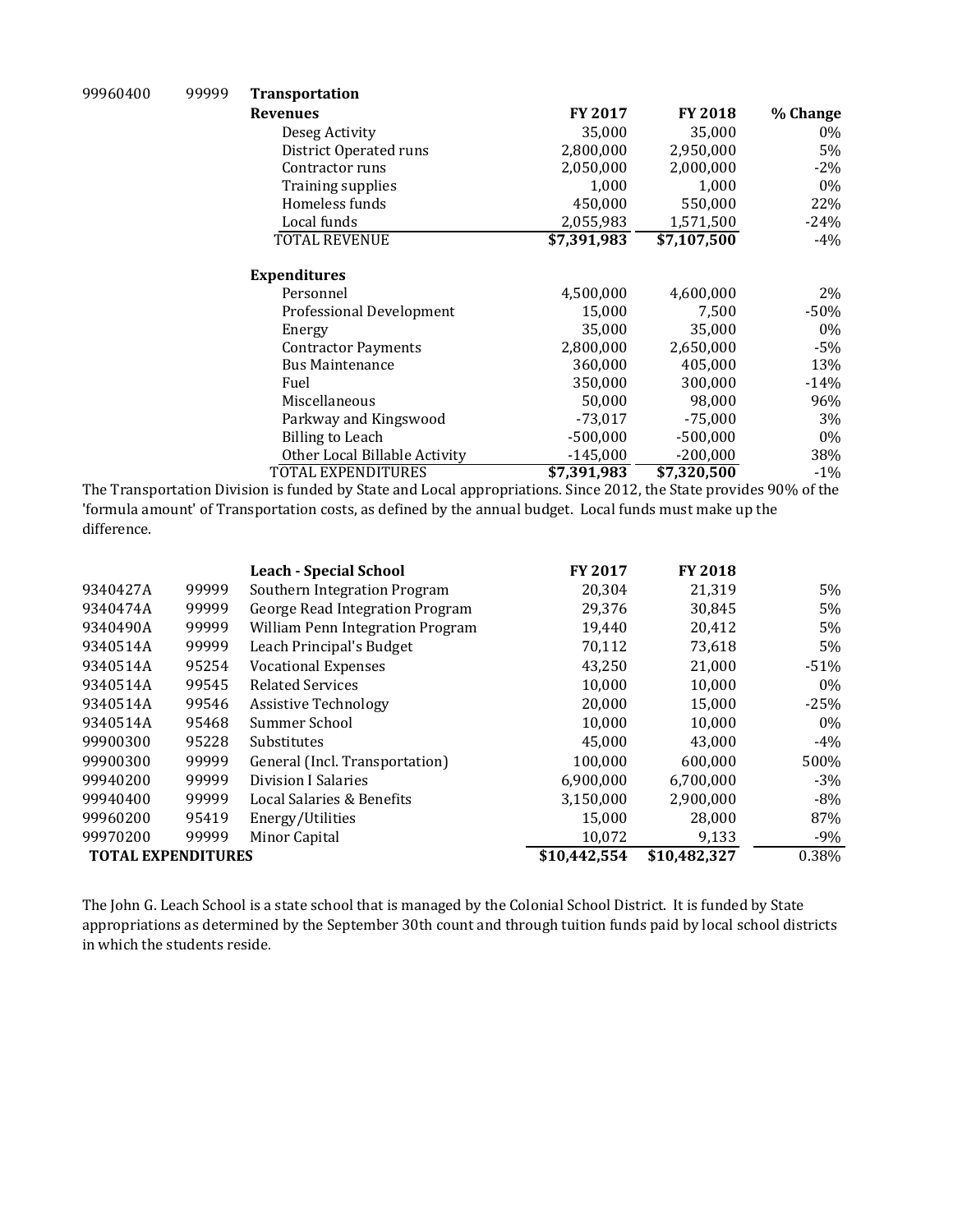#### **FINAL BUDGET - FISCAL YEAR 2018**

#### **ENROLLMENT INFORMATION**

State funding for the number of positions and for state appropriations is determined by the September 30th unit count. Students must be in attendance during the last 10 student days in September to be counted in the unit count.

|                          | 2016-2017         |              | 2017-2018                         |  |
|--------------------------|-------------------|--------------|-----------------------------------|--|
| <b>SCHOOL</b>            | <b>ENROLLMENT</b> | <b>UNITS</b> | <b>ENROLLMENT</b><br><b>UNITS</b> |  |
|                          |                   |              |                                   |  |
| Downie Elem (340410)     |                   | 400 25.92    | 408 26.59                         |  |
| Castle Hills El (340412) |                   | 622 40.28    | 598 40.23                         |  |
| Pleasantville E (340418) |                   | 480 31.00    | 422 27.66                         |  |
| Wilm Manor Elem (340420) |                   | 322 20.38    | 304 20.45                         |  |
| Kathleen HW Ele (340422) |                   | 1,123 69.16  | 1,180 74.05                       |  |
| Southern Elemen (340427) |                   | 870 92.77    | 838 88.87                         |  |
| New Castle ES (340432)   |                   | 571 36.48    | 586 37.30                         |  |
| The Colwyck Cen (340450) |                   | 141 24.92    | 123 22.62                         |  |
| Eisenberg Elem (340456)  |                   | 509 34.23    | 487 32.89                         |  |
| Bedford Middle (340470)  |                   | 1,093 69.01  | 1,067 67.67                       |  |
| Read Middle (340474)     |                   | 749 59.36    | 775 62.80                         |  |
| McCullough Midd (340476) |                   | 727 45.99    | 762 48.92                         |  |
| Penn High (340490)       |                   | 2,084 155.76 | 2,070 156.58                      |  |
| Leach School (340514)    |                   | 77 29.62     | 85 34.88                          |  |
| The Wallins Sch (340522) |                   | 140 16.02    | 114 15.30                         |  |
| <b>TOTAL</b>             |                   | 9,908 752.70 | 9,819 756.81                      |  |

#### **FISCAL YEAR 2018 POSITION ENTITLEMENT REPORT**

#### **STATE FUNDED TEACHERS AND PARAS**

| Position                          | Units  |
|-----------------------------------|--------|
| <b>Classroom Teacher</b>          | 756.81 |
| Related Services (Reg & Basic)    | 9.09   |
|                                   |        |
| Related Services (Intensive)      | 20.82  |
| <b>Related Services (Complex)</b> | 35.26  |
| <b>Visiting Teacher</b>           | 3.00   |
| <b>Nurse</b>                      | 18.28  |
| Academic Excellence Unit          | 38.68  |
| <b>Driver Education Teacher</b>   | 5.00   |
| <b>Reading Cadre Position</b>     | 1.00   |
| <b>TOTAL STATE FUNDED UNITS</b>   | 887.94 |

| <b>Title I</b>                | 15.00  |
|-------------------------------|--------|
| <b>IDEA</b>                   | 17.00  |
| Title II                      | 2.00   |
| <b>TOTAL FED FUNDED UNITS</b> | 34.00  |
| <b>TOTAL UNITS AVAILABLE</b>  | 921.94 |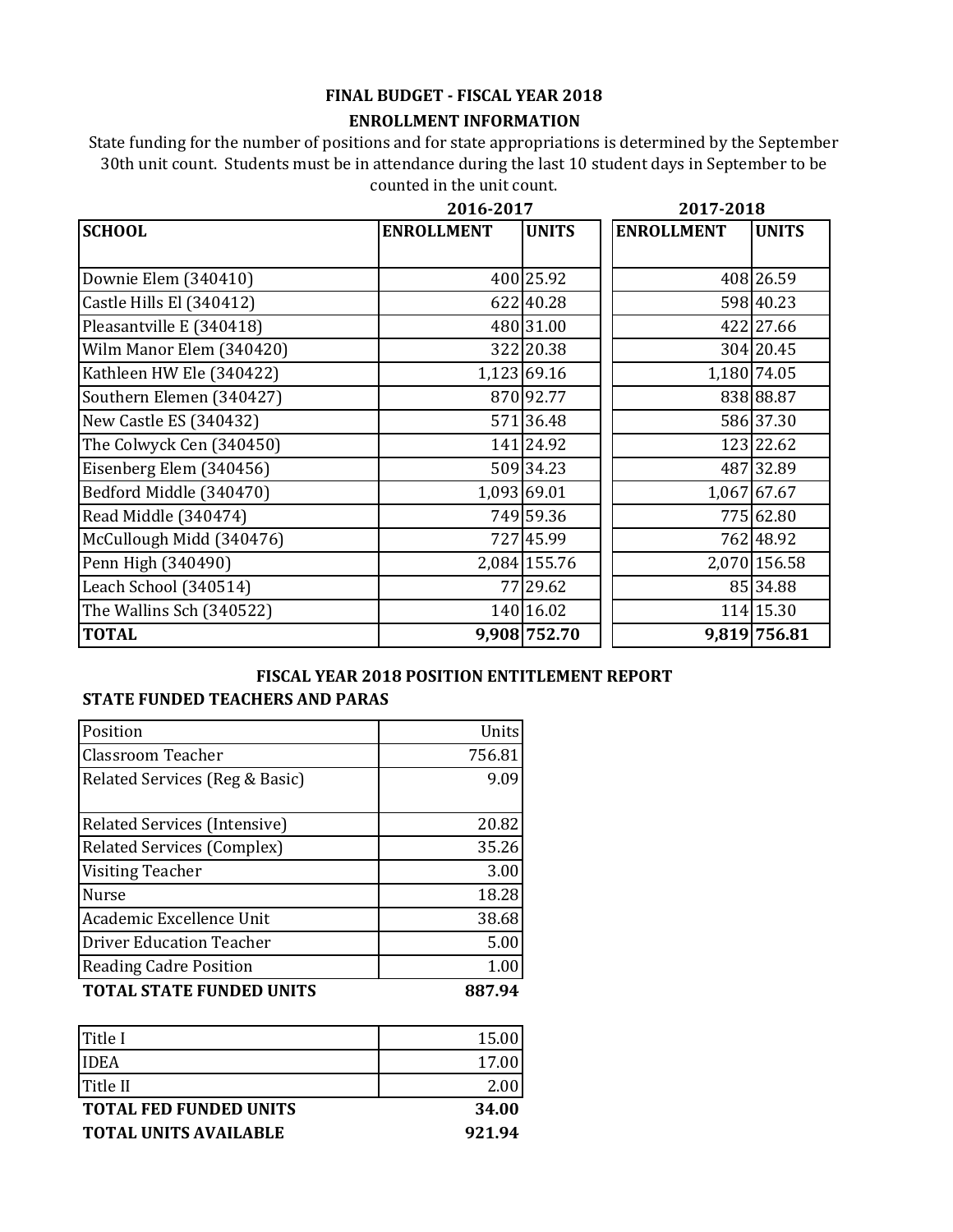#### **Fiscal Year 2018 Position Entitlement Report - Administrative & Operations**

|                                  | Earned       | <b>Positions</b> |
|----------------------------------|--------------|------------------|
| <b>Classification</b>            | <b>Units</b> | <b>Filled</b>    |
| Superintendent                   | 1.00         | 1.00             |
| Asst. Superintendent             | 2.00         | 1.00             |
| Director                         | 6.00         | 6.00             |
| Manager                          | 0.00         | 0.00             |
| Admin Assistant                  | 1.00         | 1.00             |
| Supervisor                       | 5.00         | 5.00             |
| Principal                        | 15.00        | 14.00            |
| Asst. Principal                  | 22.00        | 20.00            |
| Grounds                          | 1.00         | 1.00             |
| <b>Transportation Supervisor</b> | 1.00         | 1.00             |
| <b>Nutrition Svc Supervisor</b>  | 1.00         | 1.00             |
| Secretary                        | 64.00        | 63.00            |
| Custodians                       | 112.00       | 112.00           |

Units are listed as each is funded, this does not always match each employee's title. Custodians are not earned through the unit count but are certified based on facility use.

In FY 2018, Colonial used the following positions and funds to account for the budget reduction amount that was required due to State budget cuts:

| \$1,335,800 | 20 Division I teacher units (\$66,790 each) |
|-------------|---------------------------------------------|
| \$109,634   | 1 Asst. Superintendent position             |
| \$102,404   | 1 Principal position                        |
| \$182,926   | 2 Asst. Principal positions (\$91,463 each) |
| \$54,809    | 1 Secretary position                        |
| \$1,785,573 | Personnel subtotal                          |
|             | Other funds:                                |
| \$21,988    | Driver Education funds                      |
| \$100,506   | Div II Energy funds                         |
| \$21,123    | Div II Vocational funds for Leach           |
| \$1,929,190 | Grand Total                                 |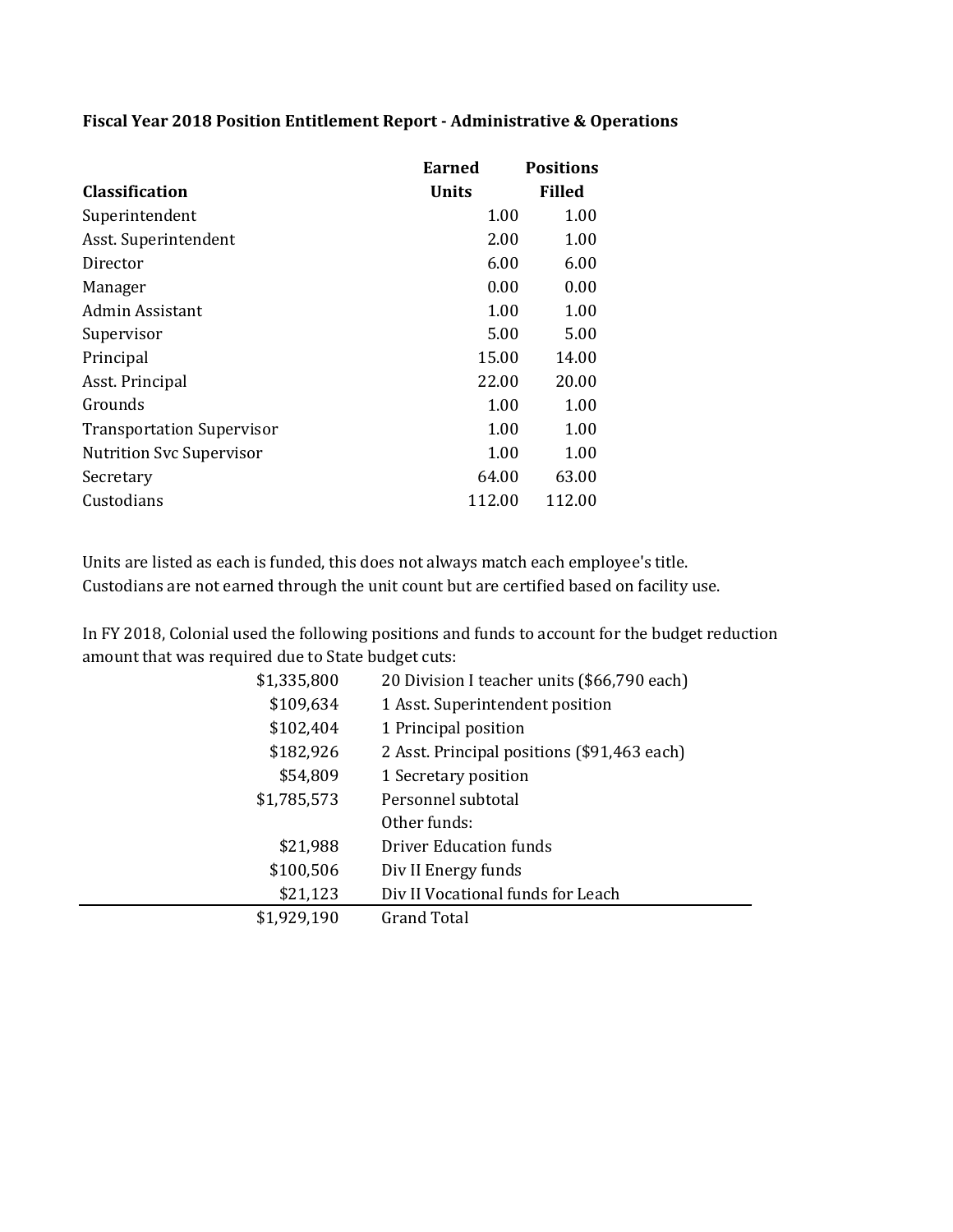#### **COLONIAL SCHOOL DISTRICT FINAL BUDGET FISCAL YEAR 2018 CARRY OVER BUDGET ITEMS AS OF JULY 1, 2017**

| <b>BUDGET</b>               | <b>Fiscal</b><br>Year | <b>Balance on July</b><br>1,2017 |
|-----------------------------|-----------------------|----------------------------------|
| <b>Major Cap</b>            |                       |                                  |
| Renovate John G. Leach      | 2010                  | 446,651                          |
| TOTAL                       |                       | 446,651                          |
| <b>Minor Cap</b>            |                       |                                  |
| MCI-Local                   | 2015                  | 6,053                            |
| MCI-Local                   | 2017                  | 312,830                          |
| <b>MCI-State</b>            | 2015                  | 13,323                           |
| <b>MCI-State</b>            | 2017                  | 477,610                          |
| TOTAL                       |                       | 809,816                          |
| <b>State Funds</b>          |                       |                                  |
| Division II AOC             | 2017                  | 194,255                          |
| World Language Immersion    | 2017                  | 26,382                           |
| Energy                      | 2017                  | 630,284                          |
| Standards & Assessment      | 2017                  | 6,237                            |
| Transportation              | 2017                  | 146,289                          |
| Division II Vocational      | 2017                  | 101,991                          |
| <b>Drivers Education</b>    | 2017                  | 28,136                           |
| Professional Development    | 2017                  | 40,133                           |
| <b>TOTAL</b>                |                       | 1,173,707                        |
| <b>Federal Funds</b>        |                       |                                  |
| Title II                    | 2016                  | 30,879                           |
| Title II                    | 2017                  | 427,011                          |
| Title I                     | 2016                  | 37,143                           |
| Title I                     | 2017                  | 1,689,072                        |
| Title III (ELL)             | 2016                  | 2,823                            |
| Title III (ELL)             | 2017                  | 85,091                           |
| <b>IDEAB</b>                | 2016                  | 21,745                           |
| <b>IDEAB</b>                | 2017                  | 939,421                          |
| <b>IDEA Preschool</b>       | 2016                  | 576                              |
| <b>IDEA Preschool</b>       | 2017                  | 37,786                           |
| Career Tech (Perkins)       | 2016                  | 11,913                           |
| Career Tech (Perkins)       | 2017                  | 91,948                           |
| <b>TOTAL</b>                |                       | 3,375,408                        |
| John G. Leach (State Funds) |                       |                                  |
| Energy                      | 2017                  | 74,881                           |
| Division II AOC             | 2017                  | 5,419                            |
| Division II Voc             | 2017                  | 28,164                           |
| Minor Cap                   | 2017                  | 549                              |
| <b>TOTAL</b>                |                       | 109,013                          |
| <b>GRAND TOTAL</b>          |                       | 5,914,595                        |